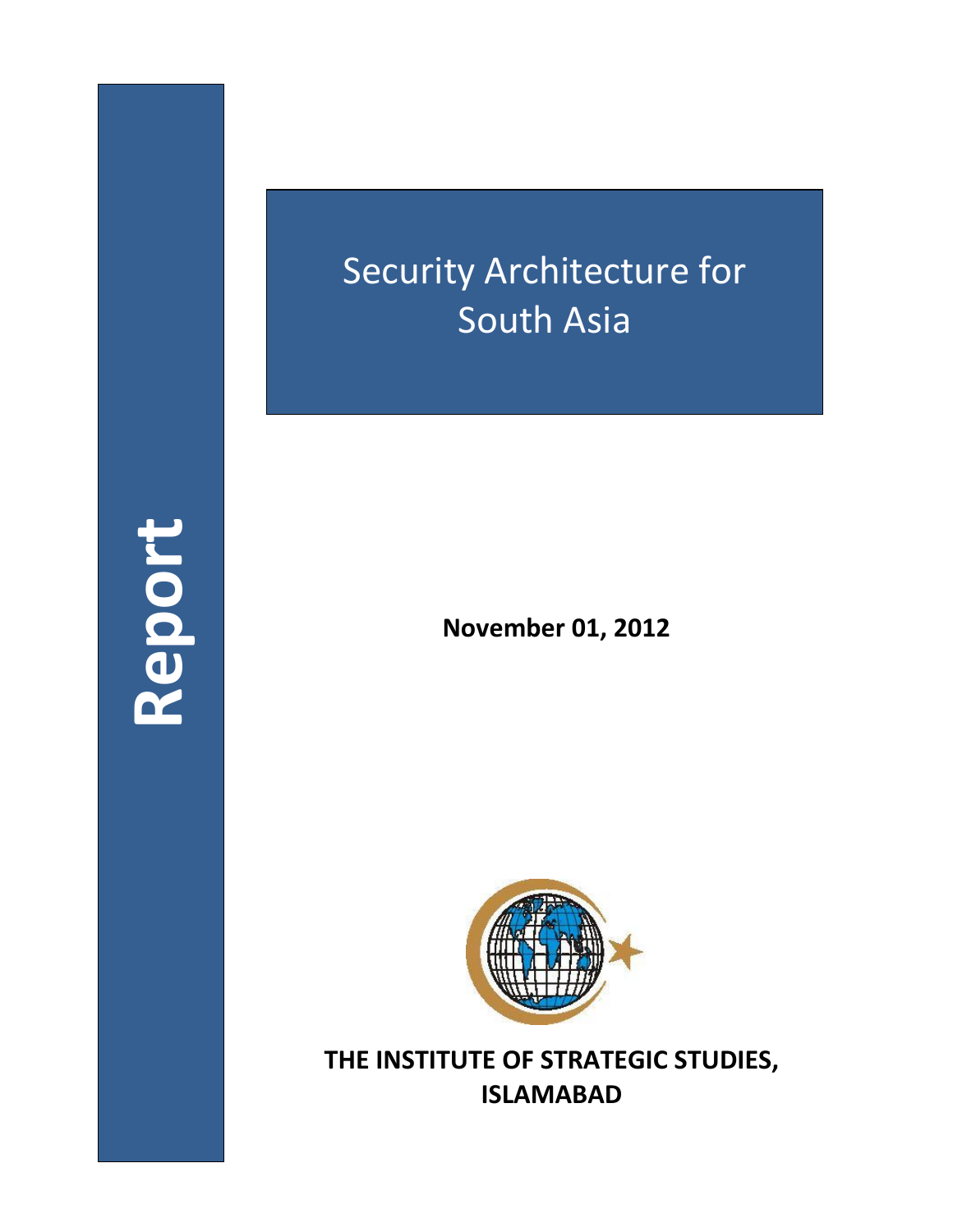## **Security Architecture for South Asia**

A public talk on the subject of "Security architecture for South Asia" by Mr. Farooq Sobhan, Former Foreign Secretary, Peoples Republic of Bangladesh and the President of Bangladesh Enterprise Institute, was organized at the Institute of Strategic Studies (ISSI) under its distinguished lecture series on November 1, 2012. While welcoming the guests, the Director General ISSI, Ambassador (Retd) Ashraf Jehangir Qazi highlighted the importance of the subject. He said that the region of South Asia was full of promises and challenges. There was a need to look for new approaches to handle these challenges and it could only be done on regional basis. He then invited Mr. Sobhan to present his views on this very interesting subject.

In his presentation, Mr. Sobhan said that the end of the Cold War and the subsequent transformation of the global distribution of power from a bipolar to a multi-polar structure had profound ramifications on the perception of security, which resulted in 'regionalism' receiving a renewed impetus as a means of sustaining peace and stability. Despite sharing a common history, cultural and religious similarities, South Asia remained one of the least integrated regions in the world, both in terms of security cooperation as well as economic integration.

In the past, neither the critical regional issues of human security nor the examples set by robust regionalism in South East Asia were enough to overcome decades of mistrust and launch this region towards a co-operative security architecture.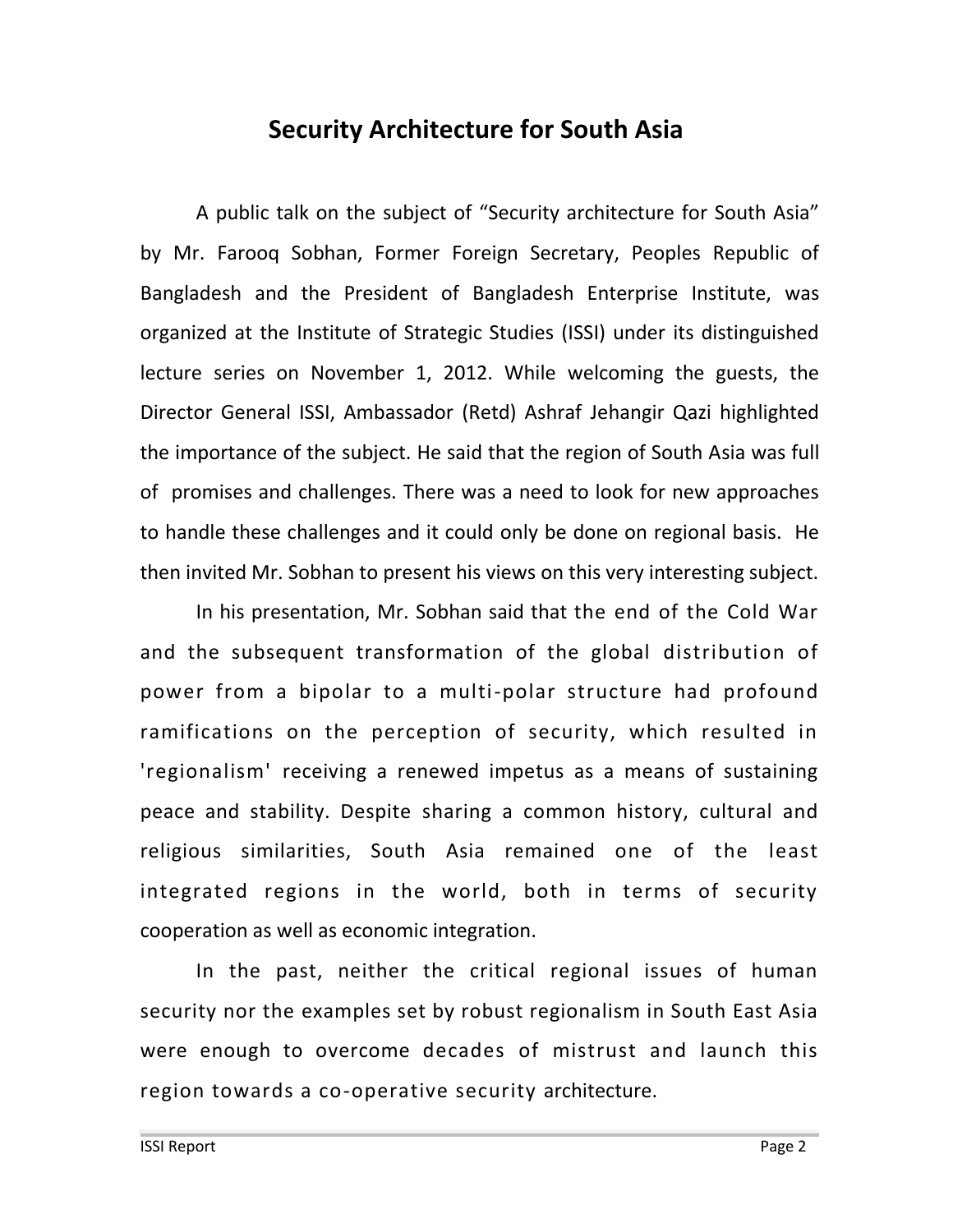The concurrence of positive trends in regionalism and prevalence of nontraditional security threats should have culminate in the visualization of a comprehensive security apparatus in South Asia. Although recent initiatives by SAARC to tackle regional security issues were encouraging, the lack of security architecture akin to the ASEAN Regional Forum (ARE) or African Union (AU) rendered many of its recommendations to fail in crossing over from deliberation to application.

He outlined the contours of security architecture in South Asia using the ASEAN Regional Forum as a model. He said that since incorporating the proposed architecture within SAARC would require amendments to the SAARC Charter, this was conceptualized as independent of SAARC. In the future, plausible pathways could be examined to incorporate the architecture within SAARC, following necessary amendments to the SAARC Charter and organizational structure.

Talking about the regional scenario in South Asia, Mr. Sobhan said that the South Asian region, comprising of Afghanistan, Bangladesh, Bhutan, India, the Maldives, Nepal, Pakistan, and Sri Lanka had about 23% of the world's population and 15% of the world's arable land, but received less than 1% of global foreign investment and tourism revenues, only 2% of global GDP. Furthermore, South Asia was still home to about 410 million of the 720 million poor living in the Asia-Pacific region, despite the rapid economic growth in India and, to a lesser extent, other countries in the region. Compounding the formidable economic and social challenges facing South Asia were numerous traditional and non-traditional security threats. Yet while South Asian countries confronted both military and human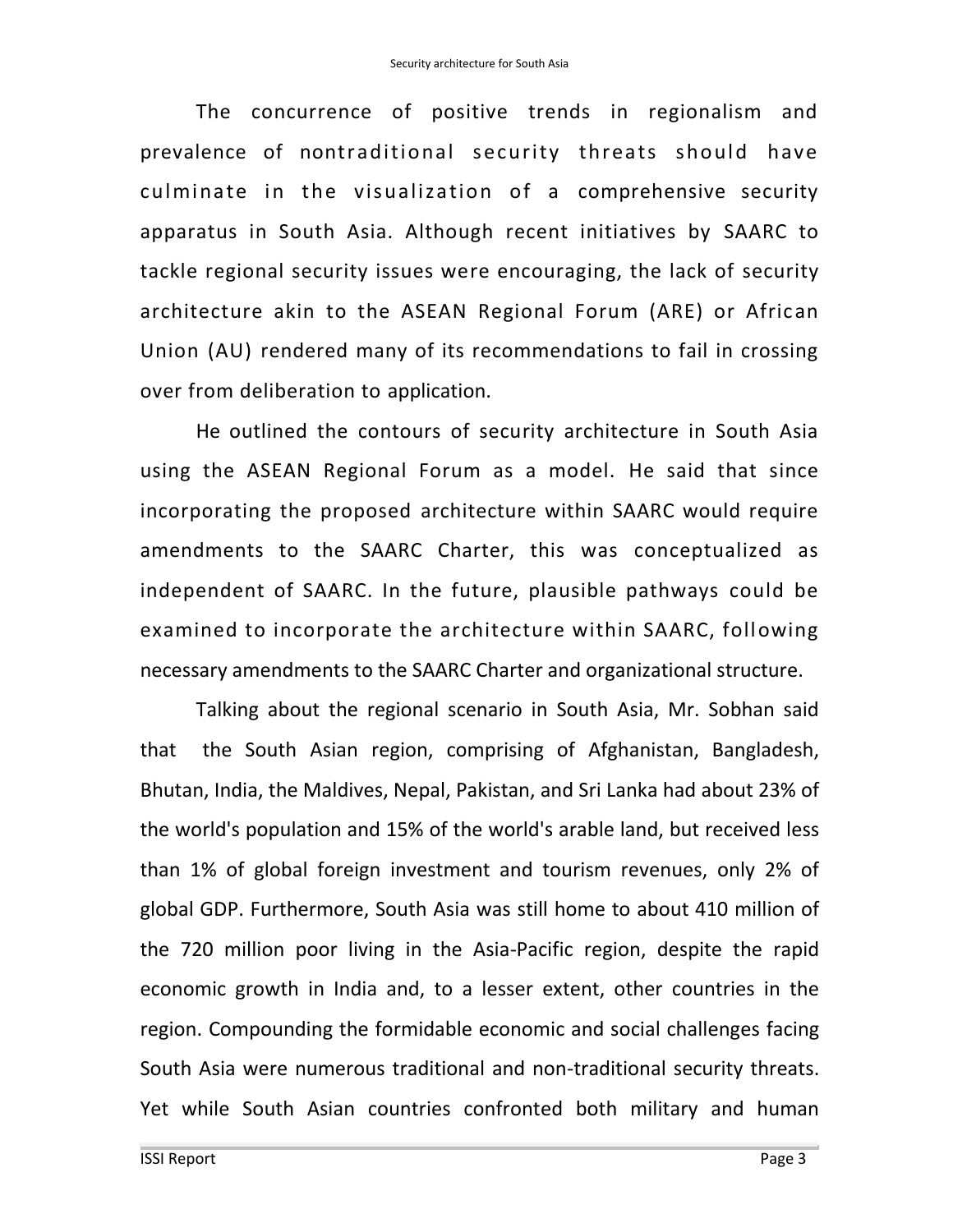security dilemmas, national budgets tended to favour military spending. Excessive spending on defence continued to have an adverse impact on the capacity of the countries in the region to provide adequate resources to spend on human security programs. This was one of the principal reasons why the level of poverty continued to remain so high in South Asia.

Furthermore, far from mitigating security threats, the substantial diversion of resources had helped make South Asia one of the major flashpoints in the world, with domestic compulsions and threat perceptions further fueling the existing arms race between some South Asian countries. Threat perceptions in the region were also influenced by the fear of nuclear weapons falling into the hands of terrorists, or even an accidental use of nuclear weapons or a false alarm provoking a nuclear conflict between regional rivals.

Mr. Sobhan was of the view that for all its economic potential, South and Central Asia remained one of the least economically integrated areas of the world. As of 2011, South Asia's intraregional trade stalled at around 2 percent of its total trade volume since 1980, and represented only a third of the region's GDP. This was significantly less than what one would expect, given the region's set of geographic circumstances, GDP, population, and existing trade arrangements. By contrast, East Asia's intra regional trade constituted approximately 15 percent of its total trade volume and represented almost three quarters of its GDP.

He said that South Asia was plagued, perhaps more than ever before, by multiple security threats. In many cases, traditional security threats were aggravated by non traditional security threats, though in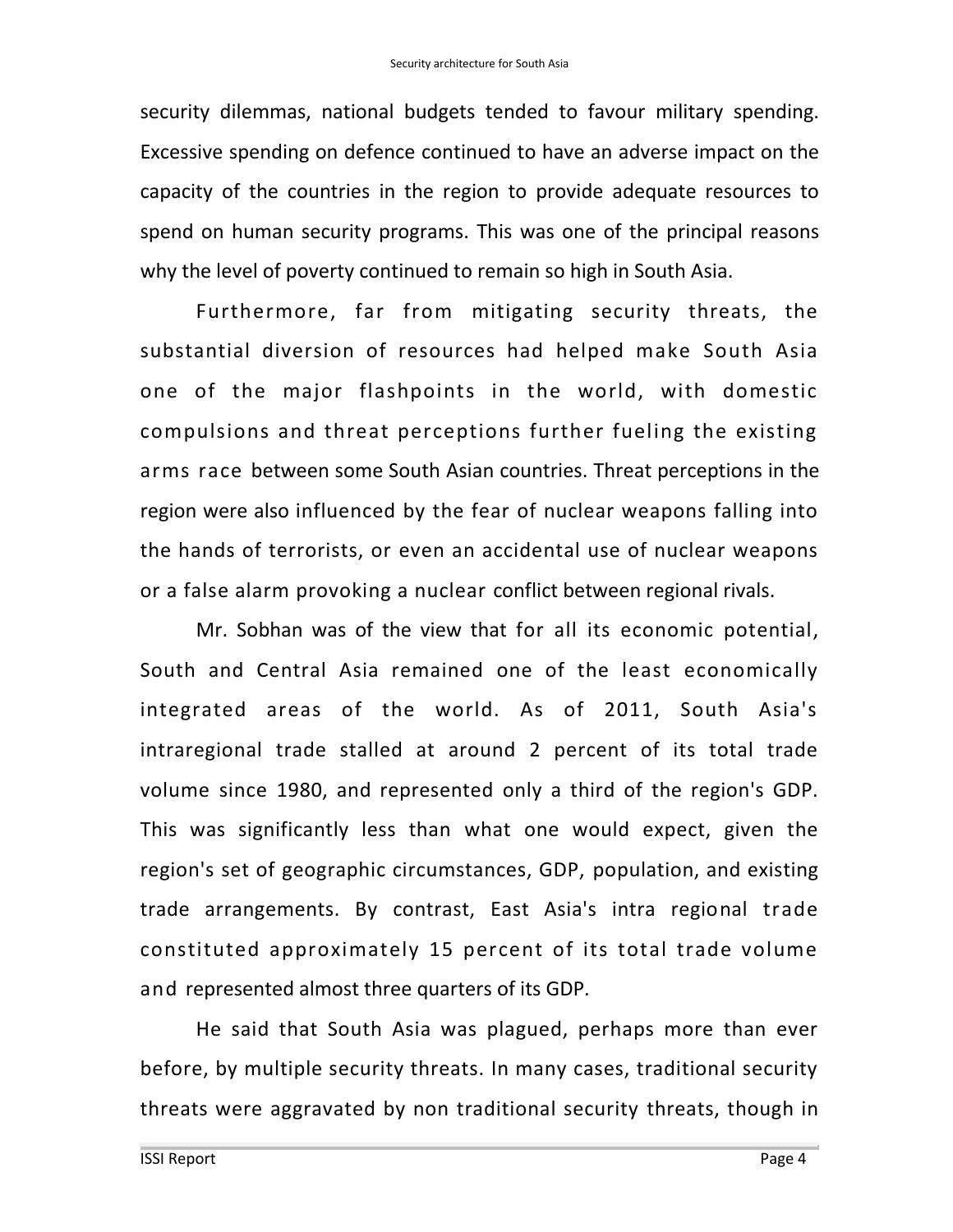recent years policymakers had begun thinking of the challenges facing their countries and the region as a whole as non traditional security issues. Further aggravating the security of the region were the adverse economic and political ramifications of transnational terrorism and transnational crime. Countries in South Asia were beginning to comprehend the inadequacy of national security apparatuses in countering traditional and non-traditional risks and there was a fundamental need for cooperative security architecture to mitigate these escalating threats.

Mr. Sobhan opined that the main impediment to regional security in South Asia was the lack of confidence among member states. Decades of mistrust and confrontation rendered South Asia to be a deeply divided and compartmentalized region susceptible to volatility and instability. The South Asian region was mired by mistrust, confrontation and conflict which were further aggravated by poor governance and misunderstandings. Negotiation on disputes did not produce the desired results but countries were slowly beginning to realize the futility of confrontational means of resolving conflicts.

Mr. Sobhan briefly touched upon a number of non-traditional risks in South Asia. On food and water security, he said that substantial increases in food prices were forcing governments and development agencies in South Asia to reassess the policies for agriculture, food security, and international trade that they pursued over the past three decades. In South Asia, food costs constituted the major portion of the average household's spending. If food prices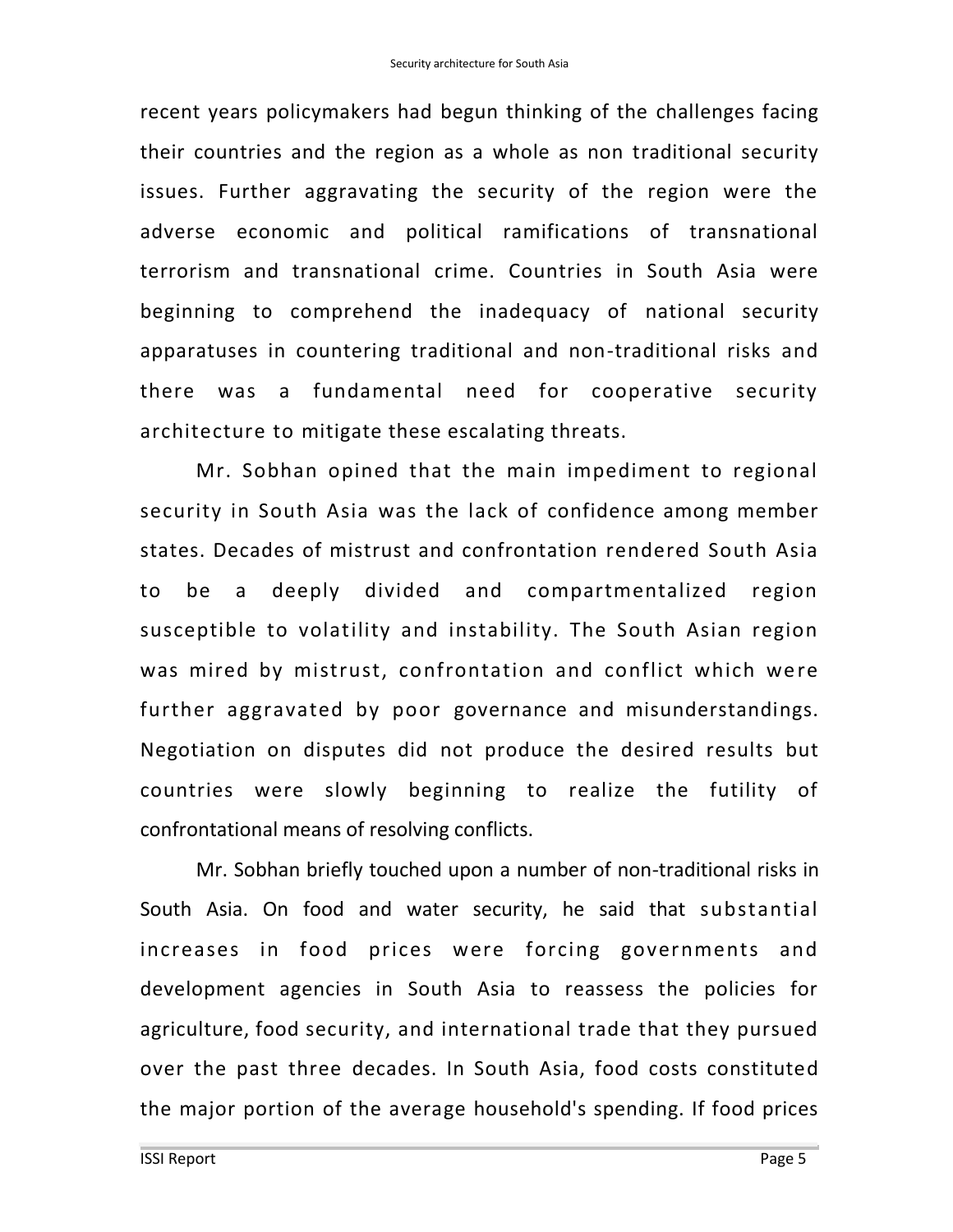continued to rise without a matching increase in salaries and incomes of people at the bottom of the economic ladder, it was estimated that approximately 100 million people could be pushed back into poverty, generating a host of political, social, economic, and environmental challenges. A well-coordinated approach was clearly required to tackle the problem of food security at both the national and the regional level. Along with the issues related to food, access to safe water and sharing of water resources between the countries in South Asia had become matters of critical importance. Nearly 63% of the South Asia's population had no access to sanitation facilities, while 11% of the population did not have access to safe drinking water.

The aids epidemic posed a crucial security threat in South Asia, particularly to India. Since India shared a porous border with its neighbors, cross border movement of infected patients posed severe threats to Bangladesh, Bhutan, Nepal, Pakistan, and Sri Lanka. Adding to this threat was the re-emergence of new strains of older diseases such as tuberculosis (TB) and cholera that were increasingly resistant to medical treatment. The unprecedented scale of movement of people and goods, along with the misuse or over-use of antibiotics, rapid urbanization, poor sanitation and weak health care infrastructures, exacerbated the possibility of a global pandemic and threatened to overwhelm the health care capacities of many South Asian states.

South Asia was among the world's most vulnerable regions to both natural and man-made disasters. Over the last 25 years, disasters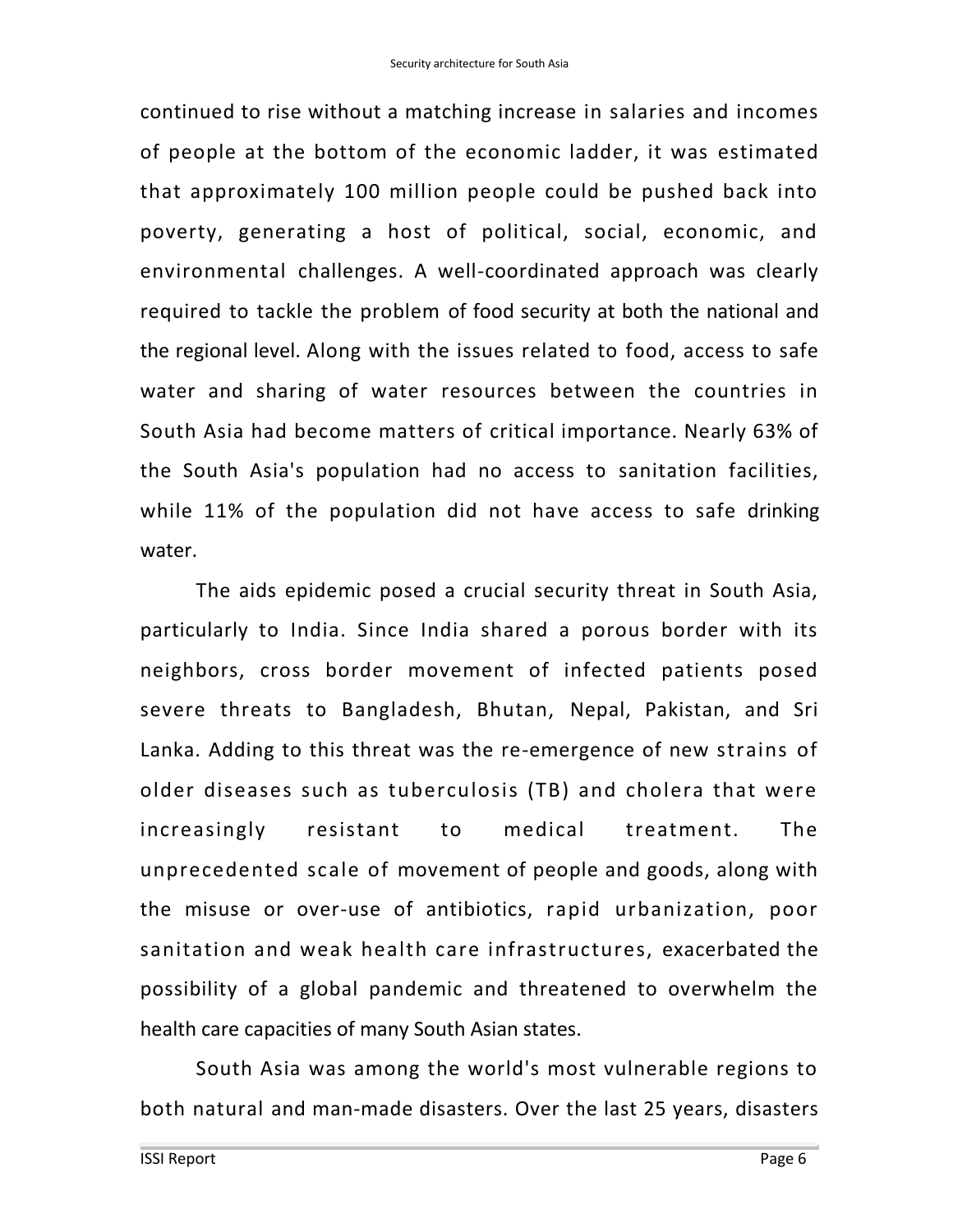had killed nearly half a million people in South Asia and inflicted colossal financial damages. India had by far the highest number of disaster events, but flooding in Bangladesh claimed the most lives. The importance of environmental security was not confined to manmade and natural disasters but was also reflected on issues of environmental degradation and sustainability. South Asia as a region was characterized by extremely high environmental stress resulting from floods, scarcity of water, high urban population density, energy shortages, deforestation, and air pollution. Climate change was expected to exacerbate the existing vulnerabilities in South Asia, leading to the further depletion of scarce food and water resources, augmenting migration and increasing the number of internally displaced people.

Regional migration had risen to the top of the security agenda in South Asia, due in part to concerns that irregular migration flows could result in extremist elements entering in to a country in a clandestine way and then engage in acts of terrorism or organized crime resulting in undermining the security of the country. Concerns relating to migration although in most cases were played up and exaggerated to serve the interest of some political parties, specially prior to elections, given the impact of migration patterns on national security interests and interstate political relations, this important development within South Asia, had become a highly emotive issue and will need to be addressed. Some may even argue that migration management had become a critical issue in South Asia.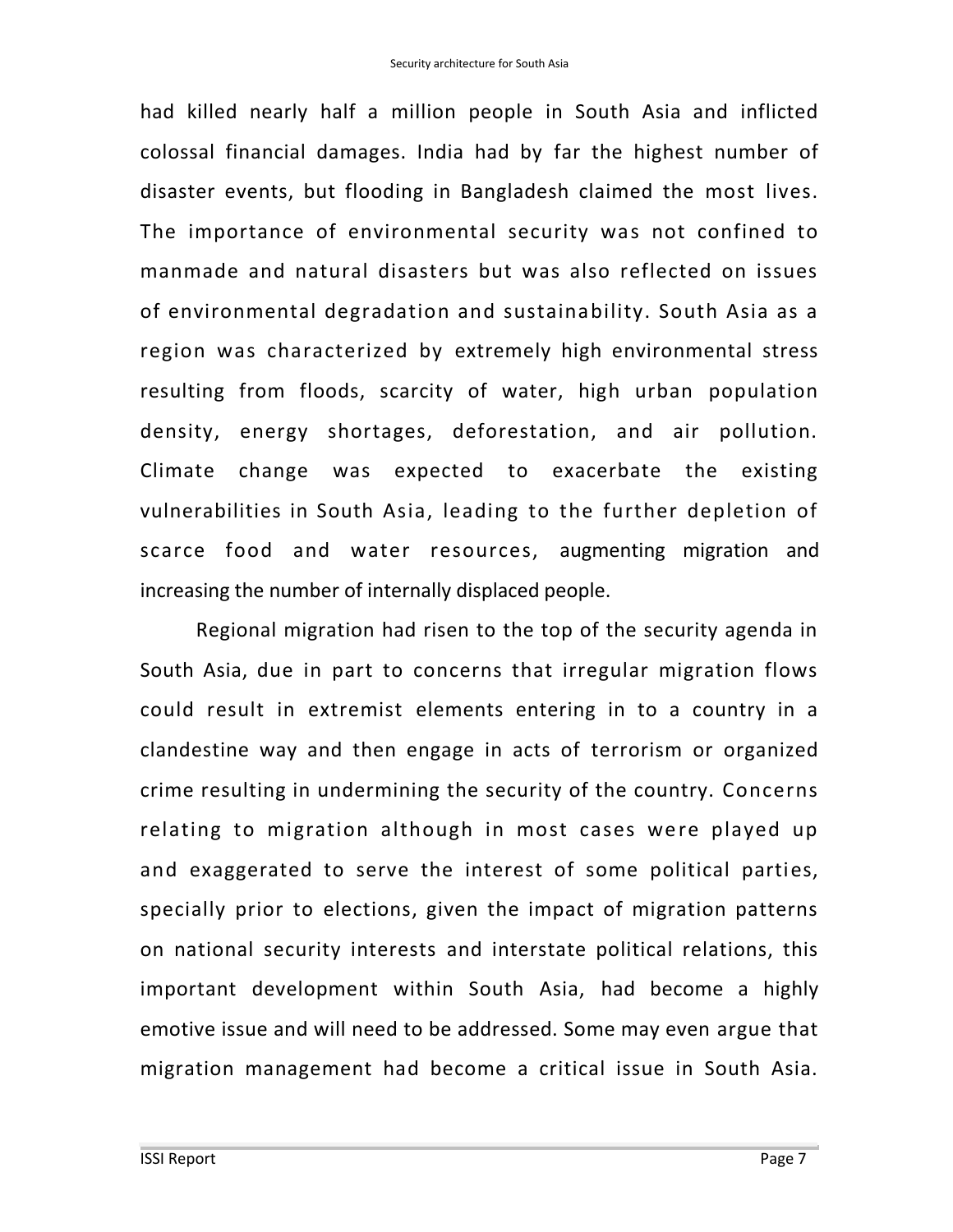Throughout South Asia two types of migration was taking place, across borders and within individual countries.

Access to efficient and clean energy had become a critical issue for the functioning of economies. Not only were South Asian economies growing rapidly, but the demand for energy was also growing at an unprecedented rate. The uneven distribution of energy supplies among South Asian countries had generated significant vulnerabilities for their economies. Threats to energy security in South Asia were predominantly caused by lack of political will among several energy- producing countries to share resources with neighboring countries, as well as by the lack of regional cooperation in distributing energy. Apart from regional issues, rising costs of fossil fuels (specifically, oil and gas) and environmental hazards caused by coal-generated power plants will be a source of energy insecurity in the foreseeable future.

The absence of regional security cooperation had led to the proliferation of terrorism and transnational criminal elements throughout South Asia, with severe consequences. The bulk of transnational criminal activities in South Asia comprised of smuggling and human trafficking. Despite the negative economic impact of smuggling of consumer goods, the most nefarious form of smuggling was in arms and drugs. The exploitation of poor local people as 'drug mules', the corruption of border security and the social costs of drug compound to create a significant human security concern.

Recent terror attacks had exemplified the ability of transnational terrorist organizations to instigate volatility and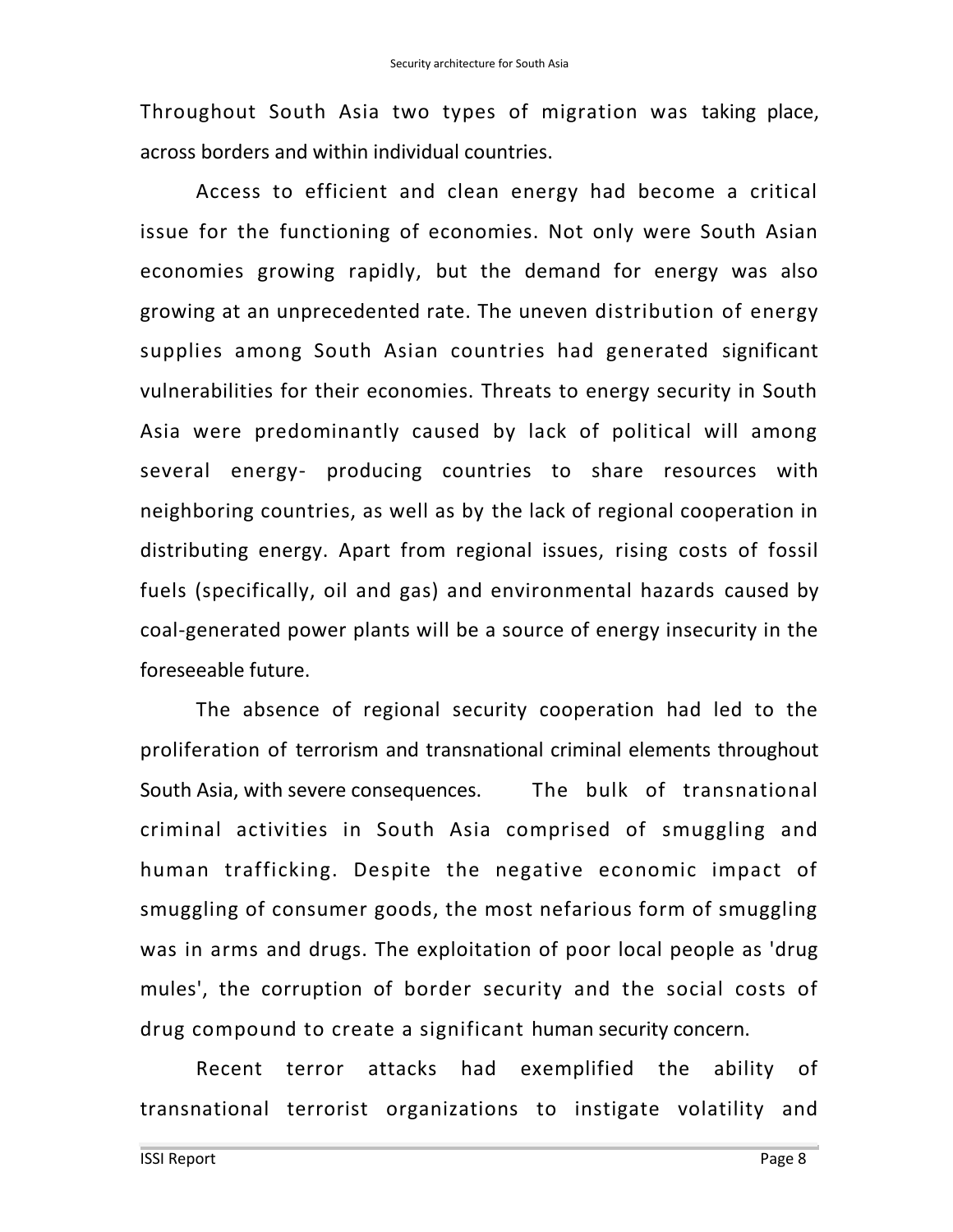insecurity in an entire region by igniting confrontation between two of the largest military powers. Evidence exists of collaboration between terrorist groups from regional countries, as well as extremists seeking safe haven or expanding their bases by residing in neighbouring states.

Mr. Sobhan said that SAARC was envisioned initially as an organization that would facilitate peace, economic integration and prosperity in the region. In the past, any initiative within the framework of SAARC to discuss cooperation on issues of traditional and non-traditional security threats was not possible since it was argued that discussion of such issues was outside the terms of reference of SAARC. However, in recent years, most notably at the last four SAARC summits, the subject of combating terrorism within South Asia had been given the highest priority. Both traditional and non-traditional security issues were now being addressed by several SAARC member states within the framework of the ASEAN Regional Forum (ARE) and also within SAARC itself.

The inclusion of Afghanistan in SAARC had further highlighted the importance of the need for a platform to discuss security issues. India's emergence as a major global power, combined with the security challenges, particularly terrorism, faced by South Asia as a region and by each of its member states individually, had led to the realization, at the highest political level, that an effective regional security architecture had now become necessary to ensure the security and development of South Asia.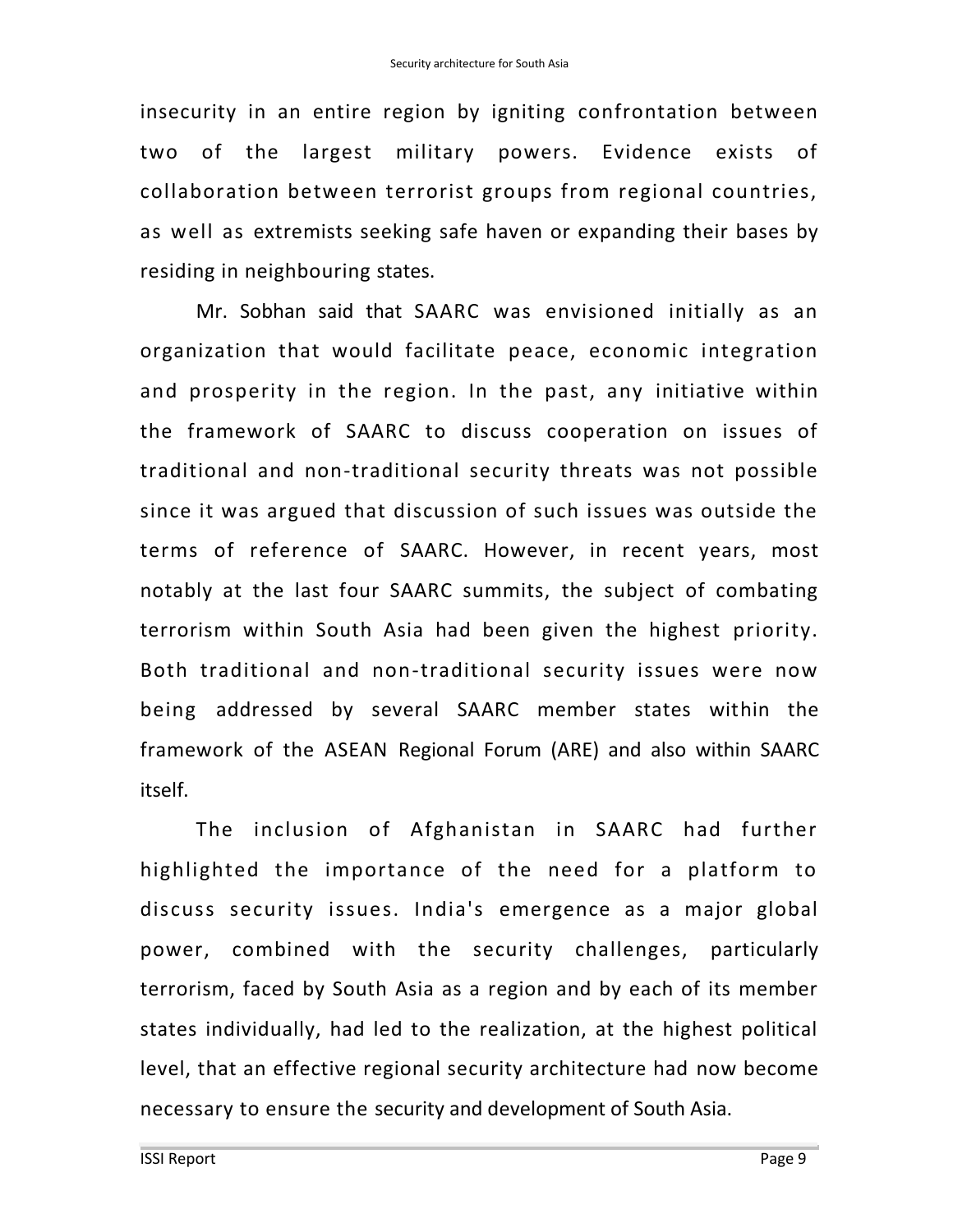One of the fundamental steps in achieving cooperative security was the formation of a holistic security architecture which would espouse security cooperation between politically diverse nations through a wide network of institutions.

The proposed architecture was envisioned as independent of SAARC as incorporating it within SAARC would require modification of its charter. In the future, provided that structural and legislative amendments were undertaken to facilitate the incorporation of the architecture within SAARC, it could act as the overseeing body. The constituents of the ASEAN Regional Forum (ARE), particularly its annual security dialogue could be implemented within this architecture. Since several member states of SAARC were discussing security issues under the ARF, it was only viable that a forum should exist for the discussion of South Asian security issues.

Any security architecture in South Asia must be based on developing multilateral cooperation and initiating public diplomacy to counter the wide range of security threats posing the region. Such an initiative must be part of strengthening the process of regional cooperation on energy, trade and infrastructure as economic integration can facilitate and compliment collaboration on security issues.

The administration and implementation of the architecture would be undertaken through three major mechanisms:

**Inter-governmental** - This would include periodic meetings of Foreign Ministers, Home and Trade Ministers of all South Asian countries.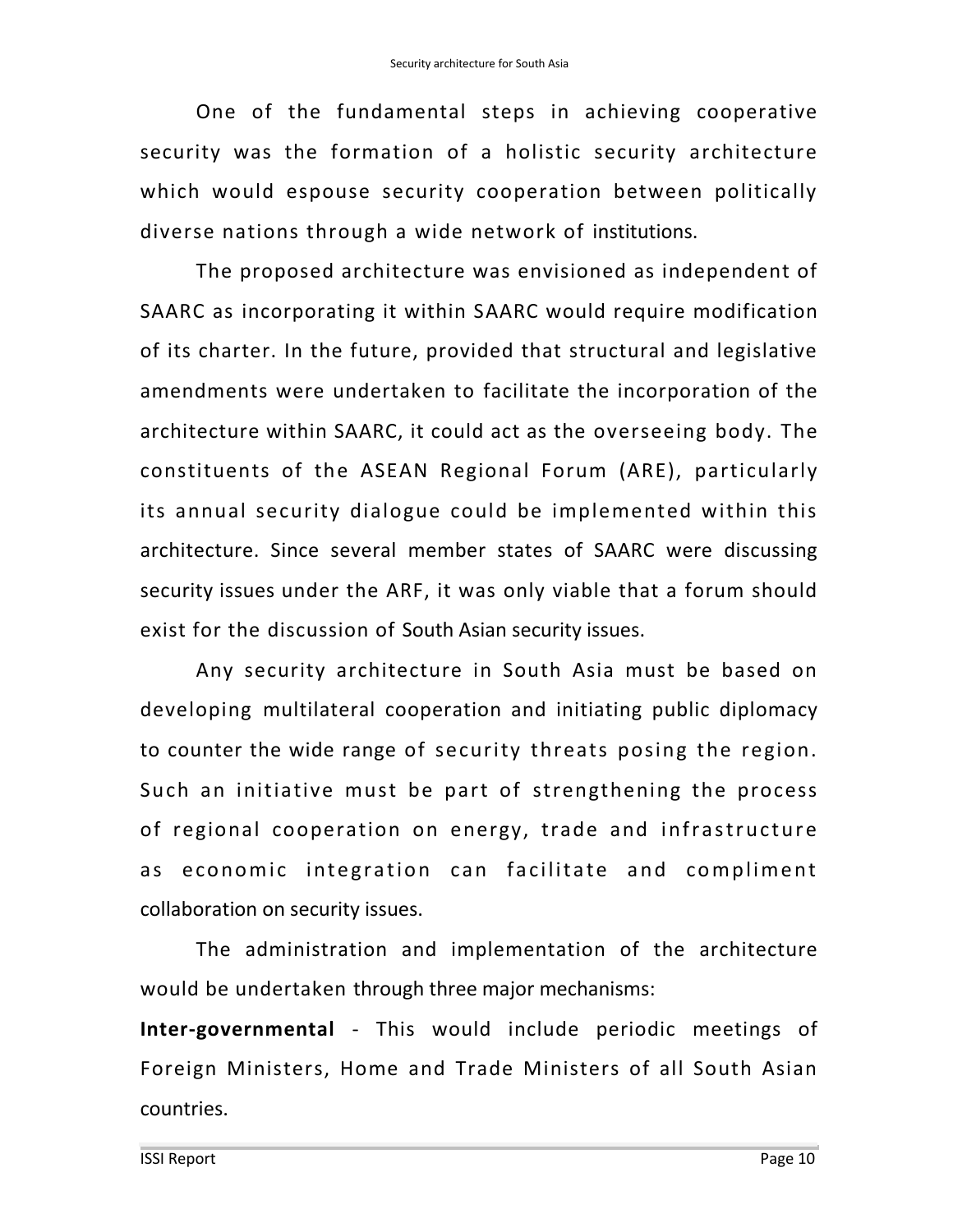**Government / Non-Government** — This would include regular meetings of government officials, think-tanks and civil society from the eight member states of SAARC.

**Non-Government** —This would include regular meetings of think-tanks, non-state actors and members of civil society.

The three above mechanism or bodies, would be supported by a small regional secretariat.

The main activities of the three above mentioned bodies would be as follows:

**Dialogues:** Dialogues on critical security issues as well as economic issues would be undertaken through seminars and workshops. Participation would include Government and Non - Governmental representatives.

**Research:** Extensive collaborative research would be undertaken on major security concerns, particularly climate change, health security and disaster management. Research would also explore the possibilities of greater collaboration on energy, trade and infrastructure development. Research would be undertaken by academics and think-tanks; the outcome of their research work and the findings would be disseminated to Governments and relevant NG0s.

**Training:** Training of Law enforcement officials would be undertaken at the Inter-Governmental level. At the initial stage, joint exercises between law enforcement officials of different South Asian nations will be undertaken.

In the future, capacity building measures could be undertaken through: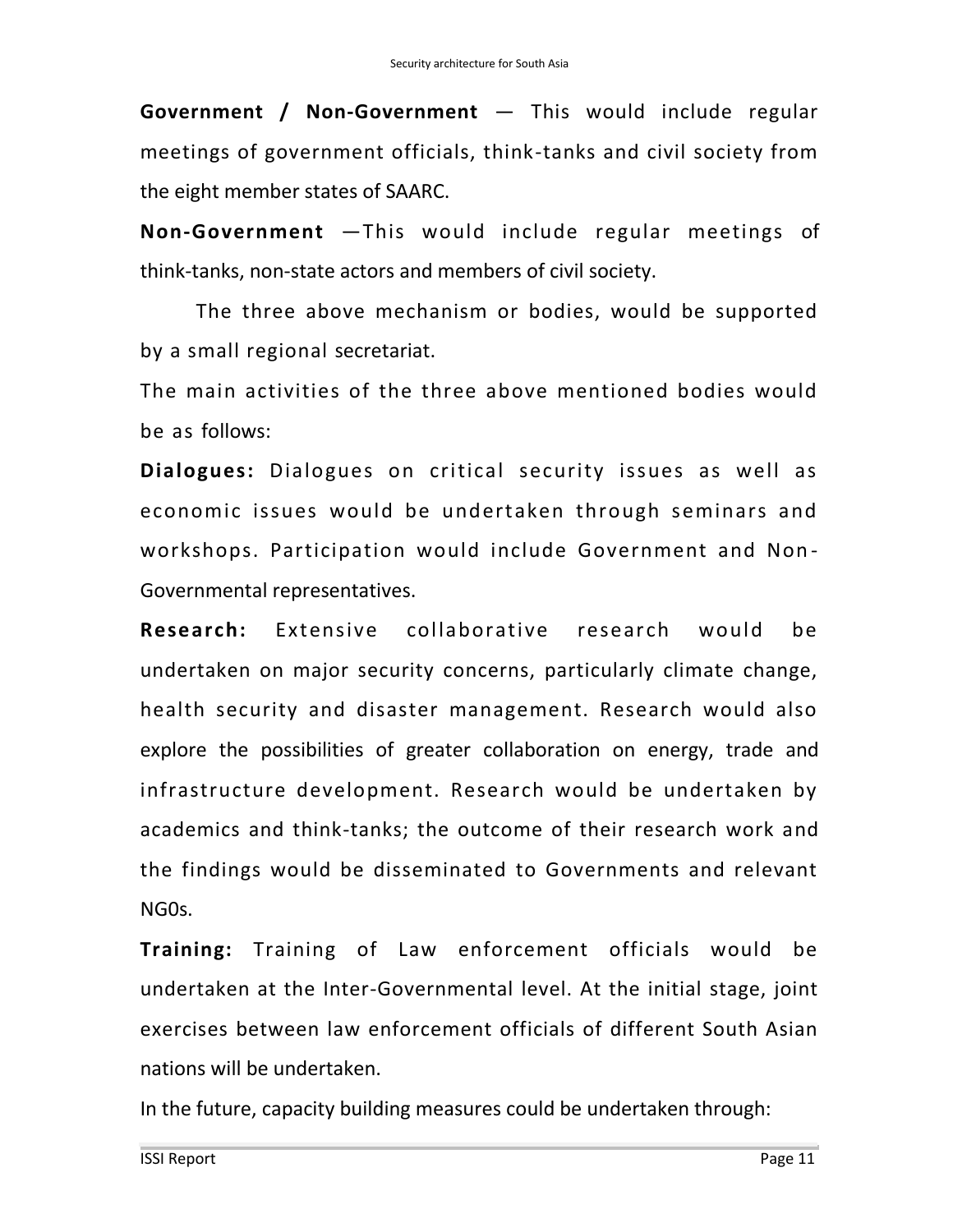- Joint Peace Keeping Operations
- Joint Disaster Management missions
- Joint Institutional arrangements for dealing with NTS threats, including data collection on food, water and energy security
- Annual meetings of heads of intelligence agencies
- Joint ventures towards energy cooperation in the region, Joint Infrastructure projects, particularly in relations to sea ports and regional highways

Mr. Sobhan said that one route to peace and stability in South Asia, which gained prominence in recent times, was the socio-economic development route. This route could perhaps be the most important pathway to peace and thus the proposed Security Architecture stresses on the need for greater economic cooperation among the countries in trade, investment and energy cooperation, as ensuring equitable sharing of resources, sustainable growth and prosperity can go a long way to create a safe and stable environment in South Asia which will be conducive to robust security cooperation. Security collaboration was thus inherently linked to economic integration and addressing both issues under a single architecture which had both Track 1 and 2 elements, but was not constrained by the modalities of SAARC, the most practical approach to collectively address the diverse range of issues facing this region.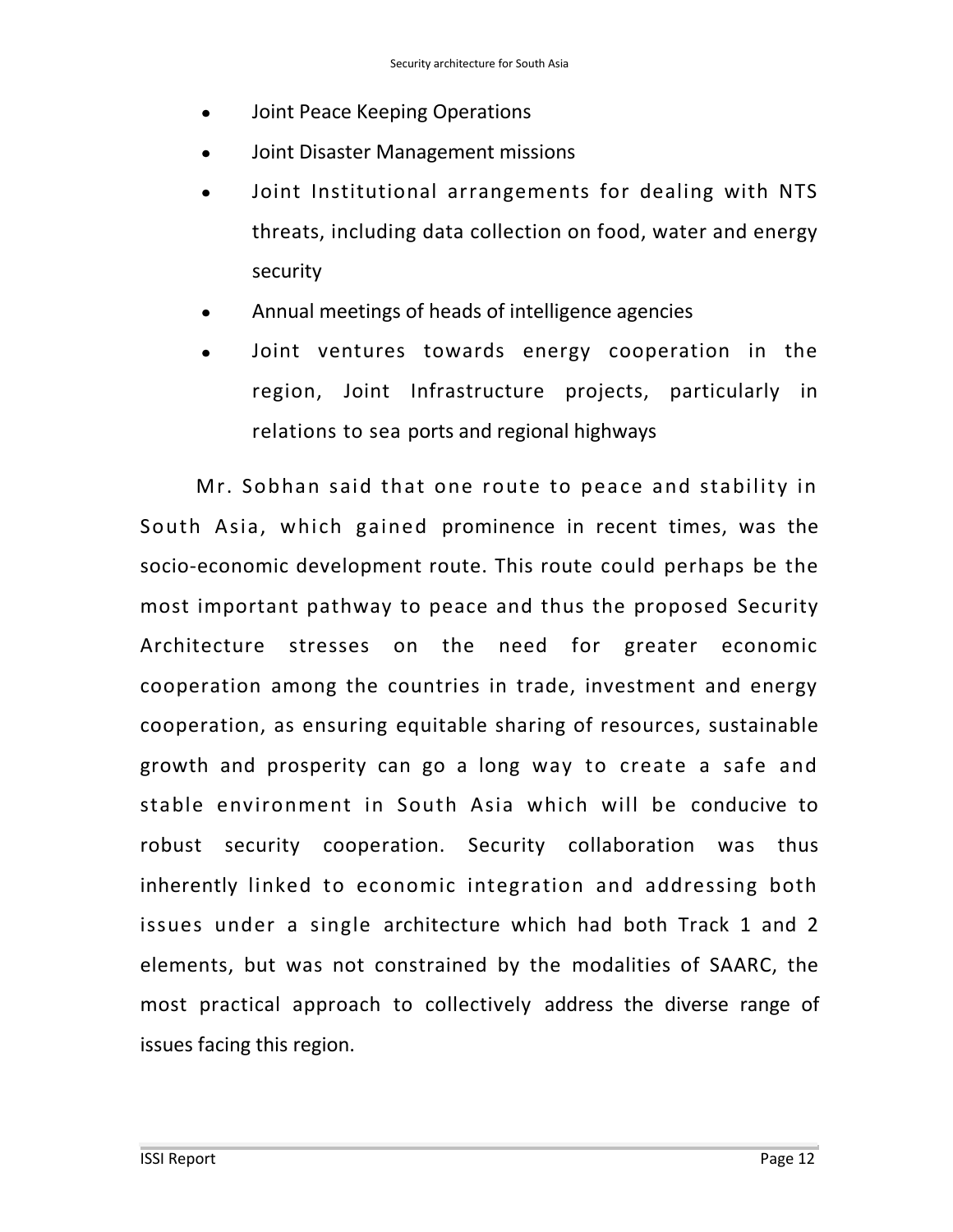In his concluding remarks, Mr. Sobhan said that while accounting for the severe constraints and impediments in overcoming deeply entrenched regional acrimonies, a regional security architecture was an important step towards regional cooperation on traditional and non traditional security issues and economic integration. Confidence building, preventative diplomacy, conflict prevention were all steps, which if undertaken through an institutional mechanism may eventually draw all the countries of South Asia to collectively fight common threats as well as benefit from each other's economies.

The presentation was followed by a question and answer session. A guest from the audience said that no security architecture will fulfil its purpose unless the conflicts that exist between India and Pakistan were resolved. Questions regarding the role Pakistan could play in shaping the security architecture in South Asia and the role of external powers were also raised. Mr. Sobhan said that indeed it were the inter-state conflicts that prevented SAARC from realising its full potential. Almost all the countries of South Asia have problems with India but they must continue their efforts to settle them bilaterally through negotiations. However, these bilateral problems should not come in the way of dealing with the problems that the South Asian region faced collectively. He said that Pakistan had a critical role to play. It has problems with both its eastern and western neighbours i.e. India and Afghanistan respectively. However, with problems, there were opportunities as well and it should focus more on opportunities and try to resolve the problems. India had a vital role to play in South Asia but China has recently emerged as a global power. China, India and US will have to

14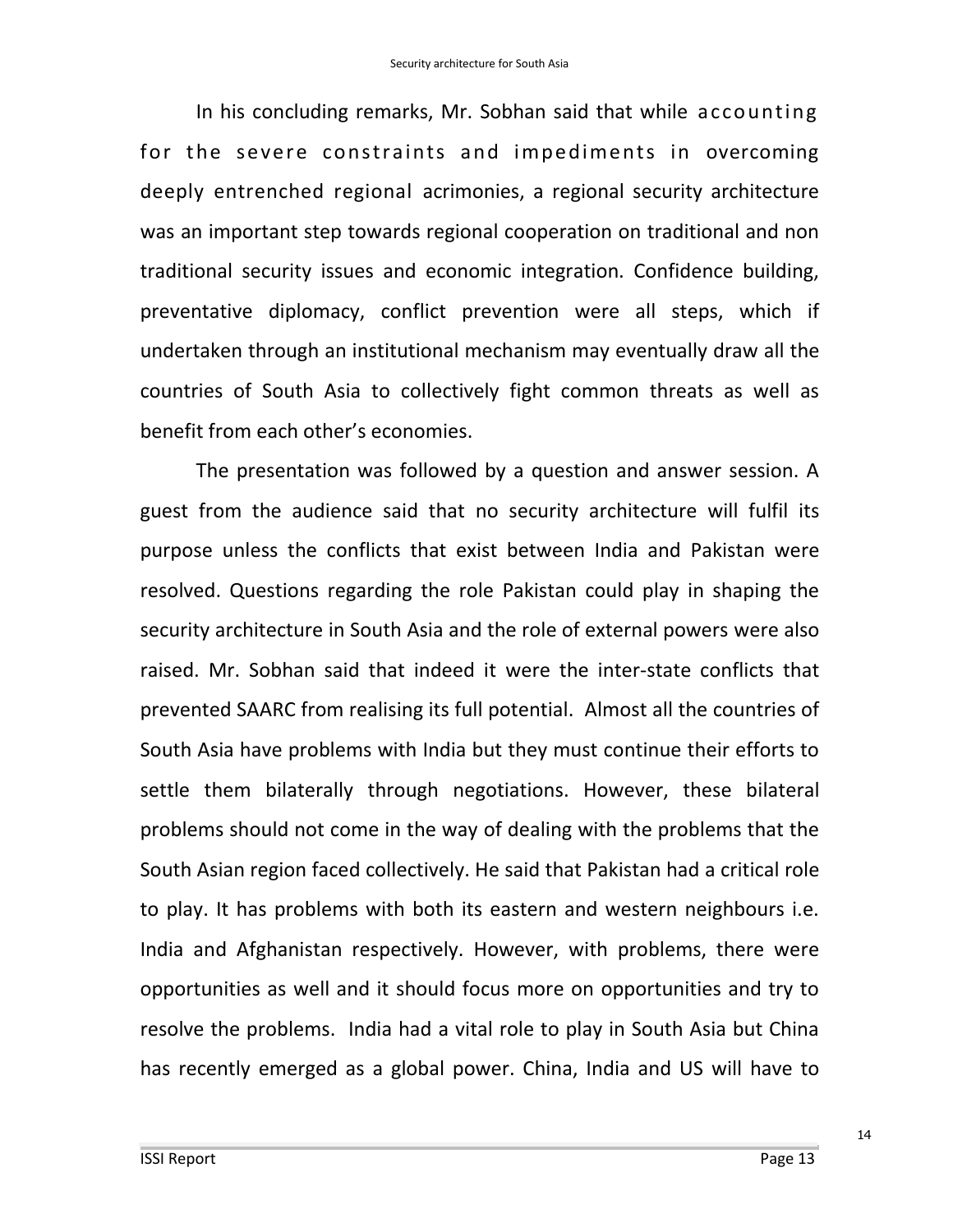learn to live together.

A guest wondered who would take the initiative towards forming this cooperative security architecture in South Asia. Another guest from the audience asked Mr. Sobhan whether he thought SAARC could be evolved in an effective organisation to overcome these challenges or a new architecture should be formed. Another guest commented that India wanted to dominate this region. This thinking needed to be changed if South Asia had to grow as a region. Mr. Sobhan said that governments of South Asian countries were not the only options as other avenues were also available to kick start this process. There were think tanks like ISSI and Bangladesh Enterprise Institute where a lot of work had been done and some initiatives could be taken right away. He was of the view that South Asian region needed to look at new regional institutions. He said that India today was going through profound changes and most important of it was the rise of regional parties. These regional parties were playing very important role in the Indian national politics and these very regional parties could play an important role in bringing this region closer together. Today, India was more responsive to regional cooperation. Its trade with China has crossed \$75 billion and probably in next two years, it will be around \$100 billion. The relations between the two countries are increasingly dominated by economy and trade. India was also coming to terms of seeing greater role for China in the region.

Another guest pointed out that stronger countries tended to settle their disputes with weaker countries on bilateral level as in multilateral forums, other countries also get involved which created problems for the stronger countries. He asked whether this attitude has started to change in